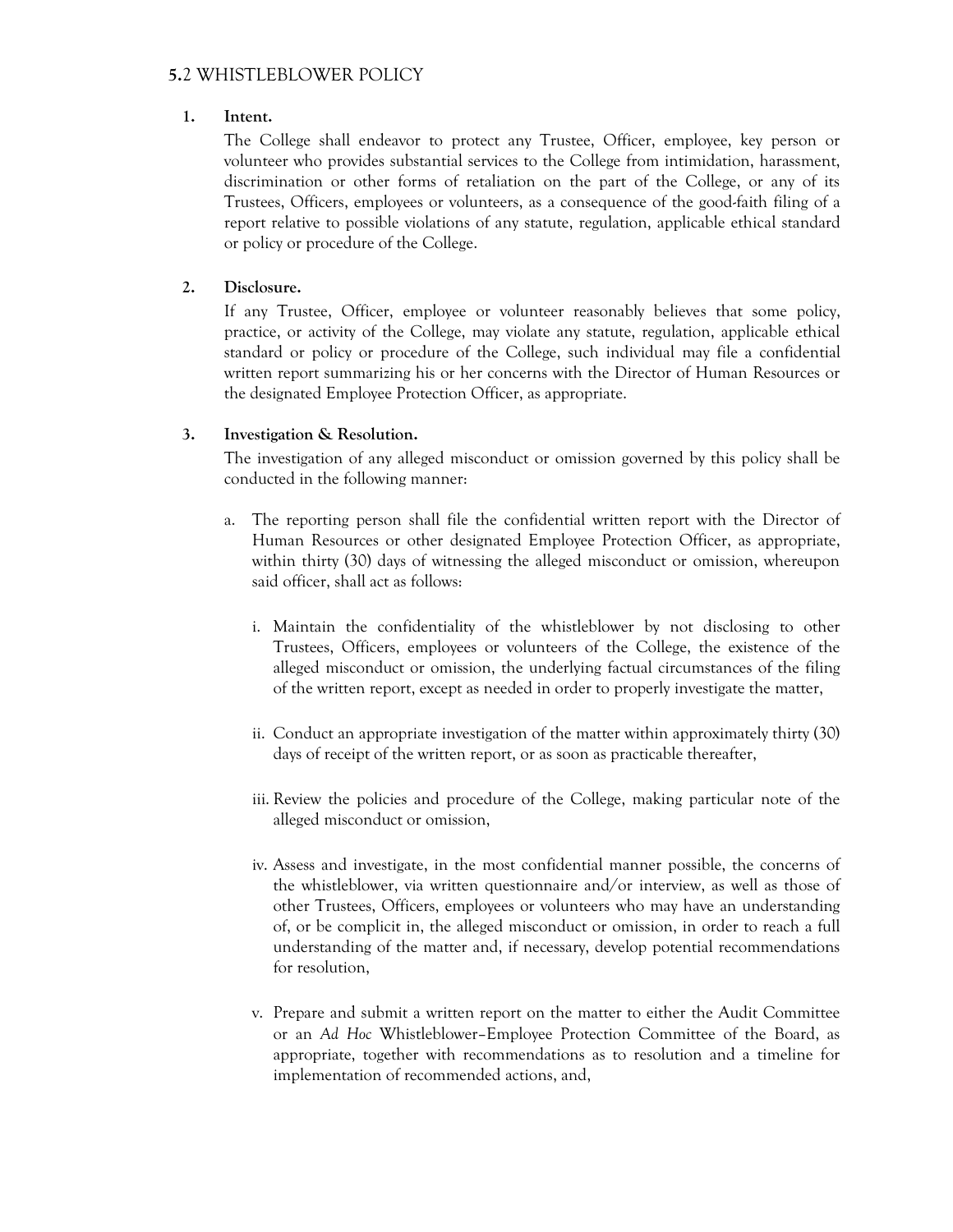- vi. Forward a copy of the written report to the Board of Trustees.
- b. The Audit Committee or Whistleblower–Employee Protection Committee, as appropriate, shall act on the written report of the Director of Human Resources or other designated Employee Protection Officer, as appropriate, review findings and recommendations identified therein, and submit to the Board of Trustees a written assessment of the matter, recommendations as to resolution and a timeline for implementation of recommended actions; and,
- c. Upon receipt of the written report of the Director of Human Resources or other designated Employee Protection Officer, as appropriate, and the written assessment of the Audit Committee or Whistleblower–Employee Protection Committee, as appropriate, the Board of Trustees, at its next scheduled regular meeting, or a special meeting called for that purpose, shall consider the matter and render binding determinations as to resolution, up to, and including, the suspension or removal of any Trustee, Officer, employee or volunteer of the College found to have engaged in the subject misconduct or omission.

## **4. Retaliation Protections.**

Upon filing a written report of alleged violation(s) of statute, regulation or applicable ethical standard, any Whistleblower shall be protected, directly and indirectly, from intimidation, harassment, discrimination or other forms of retaliation on the part of the College or any of its Trustees, Officers, employees or volunteers.

#### **5. Documentation.**

The Audit Committee or Whistleblower–Employee Protection Committee, as appropriate, and the Board of Trustees shall assure that the matter is properly documented in the records of the College, including minutes of any meeting of any Committee and the Board where the matter was considered and/or addressed, paying particular attention to the confidentiality of this policy.

#### **6. Limitations.**

This policy does not protect any Trustee, Officer, employee or volunteer of the College acting in bad faith; who is deliberately dishonest; and/or, has personally gained a profit, or some other advantage, to which he or she is not legally entitled. No Trustee, Officer, employee or volunteer should expect protection under this policy if he or she is complicit in the misconduct or omission that is the subject of his or her concern, unless his or her complicity is, itself, prompted by duress or is motivated by reasonable fear of some form of intimidation, harassment, discrimination or other form of retaliation.

#### **7. Publication.**

A copy of the policy shall be distributed to all Trustees, Officers, employees and volunteers who provide substantial services to the College.

#### **8. Employee Protection Officer.**

The College shall designate an Employee Protection Officer who is responsible for the administration of the College's compliance reporting and whistleblower protection programs, including the investigation of reports of improper conduct and the implementation of correction actions, if any. The Audit Committee shall review the activities of the Employee Protection Officer, as appropriate.